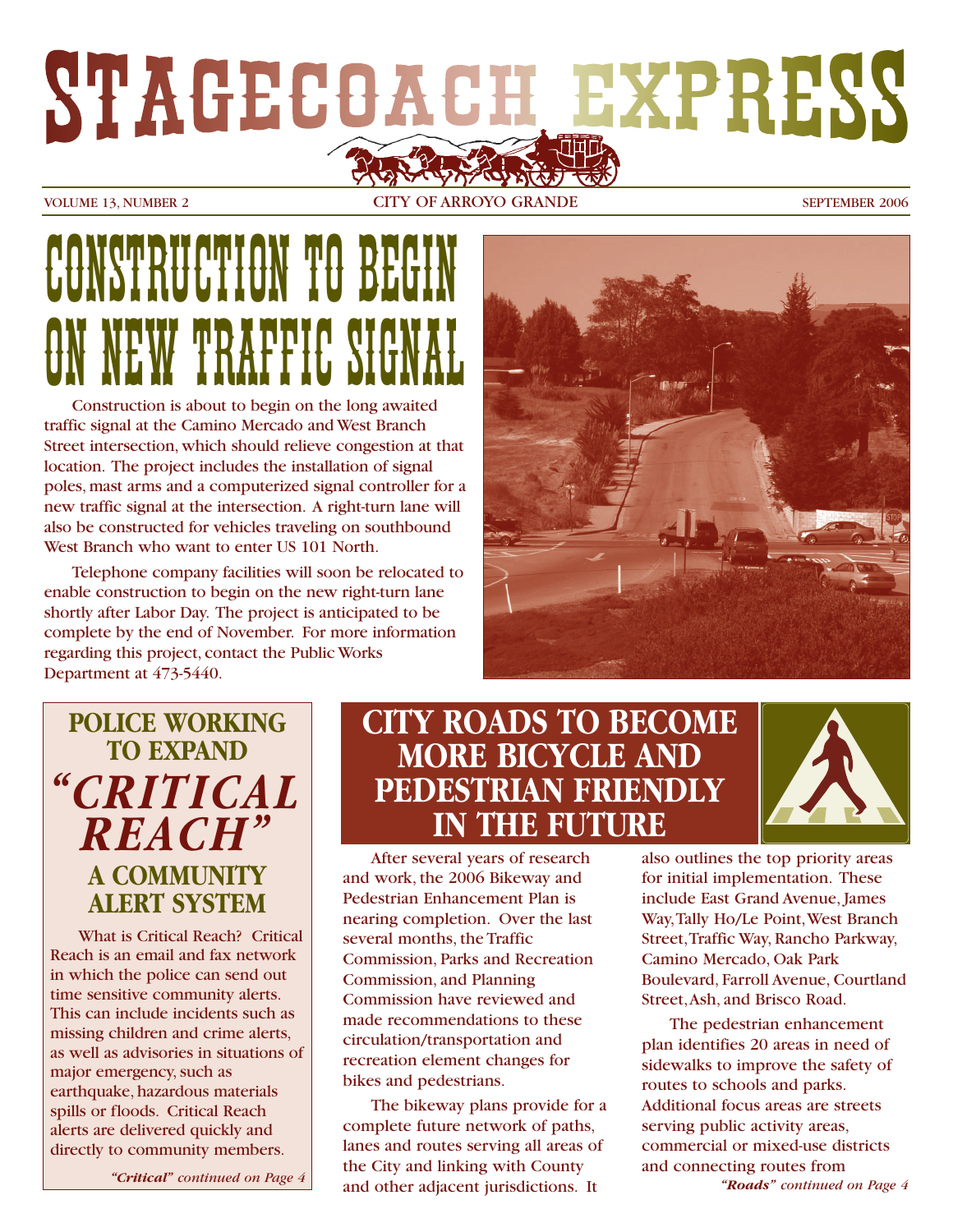#### PAGE 2 STAGECOACH EXPRESS

# REDEVELOPMENT PROJECT PLANNED FOR FAEH ST

IM

One of the key components of the City's long-range financial plan is projected revenue from economic development efforts. These efforts have begun to demonstrate meaningful results over the past few months. In 1997, the City formed a Redevelopment Agency and Project Area, which includes many of the City's commercial areas and is an important economic development tool. The City Council serves as the Board of Directors of the Agency. Money is borrowed to help attract and/or accommodate new businesses that would not be feasible without such assistance. Property tax growth is then allocated to the Redevelopment Agency so when new businesses are developed, the increase in property tax revenues is used to repay the debt. Therefore, the City is able to stimulate economic development without spending any General Fund monies and the new businesses generate sales tax and other revenue that help pay for City services.

Over the past several years, the City has worked hard to make the Redevelopment Agency financially solvent.

As a result of those efforts, the Redevelopment Agency is now able to issue debt in order to move forward with targeted projects.

Progress recently got under way on one of the first projects with acquisition of the vacant lot at Faeh Street and El Camino Real in an effort to pursue a visitor serving or mixed-use project. The development will likely reimburse the Agency for most or all of the property costs and will help generate needed City revenue. Acquisition will enable the Agency to attract a project that benefits the community and takes advantage of the freeway exposure of this site. The property was otherwise at risk of being sold as individual lots, which would have resulted in uncoordinated development.

It is important to note that any acquisitions by the Agency are accomplished with no use of eminent domain. These efforts are important to help maintain and improve a healthy economic environment for the City's business community and to attract businesses that meet the needs of our community.

#### **RECREATION FALL ACTIVITY GUIDE AVAILABLE**

The Fall Activity Guide is now available, which provides information on a variety of activities, programs and special events for all ages in the cities of Arroyo Grande, Grover Beach, Pismo Beach and in Oceano. You may also register online for a variety of programs offered by Arroyo Grande by visiting www.arroyogrande.org. Activities include dance, art, swim lessons, youth and adult basketball leagues, woman's soccer league, Halloween activities and a wide range of other youth, adult and senior programs and classes. Guides are available at City Hall, the Parks, Recreation and Facilities office at 1221 Ash Street and other locations throughout the City. For more information, please call the Parks, Recreation & Facilities Department at 473-5474.

### **CITY PAVES THE WAY FOR STREET IMPROVEMENTS**

The City will be making progress on resurfacing of streets most in need of improvements during 2006 and 2007. Projects for 2006 will concentrate on a number of arterial streets in the City based on the City's Pavement Management Program. Initial



#### **PROGRESS ON MEETING FUTURE PARKING NEEDS**

After several years of negotiations, the City's Redevelopment Agency has been successful in acquiring vacant property adjacent to the existing public parking lot on Le Point Street behind the City Council Chambers. This property has long been identified as an extremely important opportunity to meet future parking needs in the Village since it is one of the only remaining undeveloped parcels available for parking expansion.

The Agency intends to pursue a mixed-use development on the street frontage portion of the property and maintain the remainder of the property for public parking. The development will make the site more attractive from the street and help pay for a portion of the site acquisition costs. The remainder of the costs will be paid from fees assessed to new construction in the Village and Redevelopment Agency revenues. Therefore, the purchase was made without expenditure of any General Fund revenues. The acquisition is part of a comprehensive planning effort designed to meet existing and future parking demands in the Village.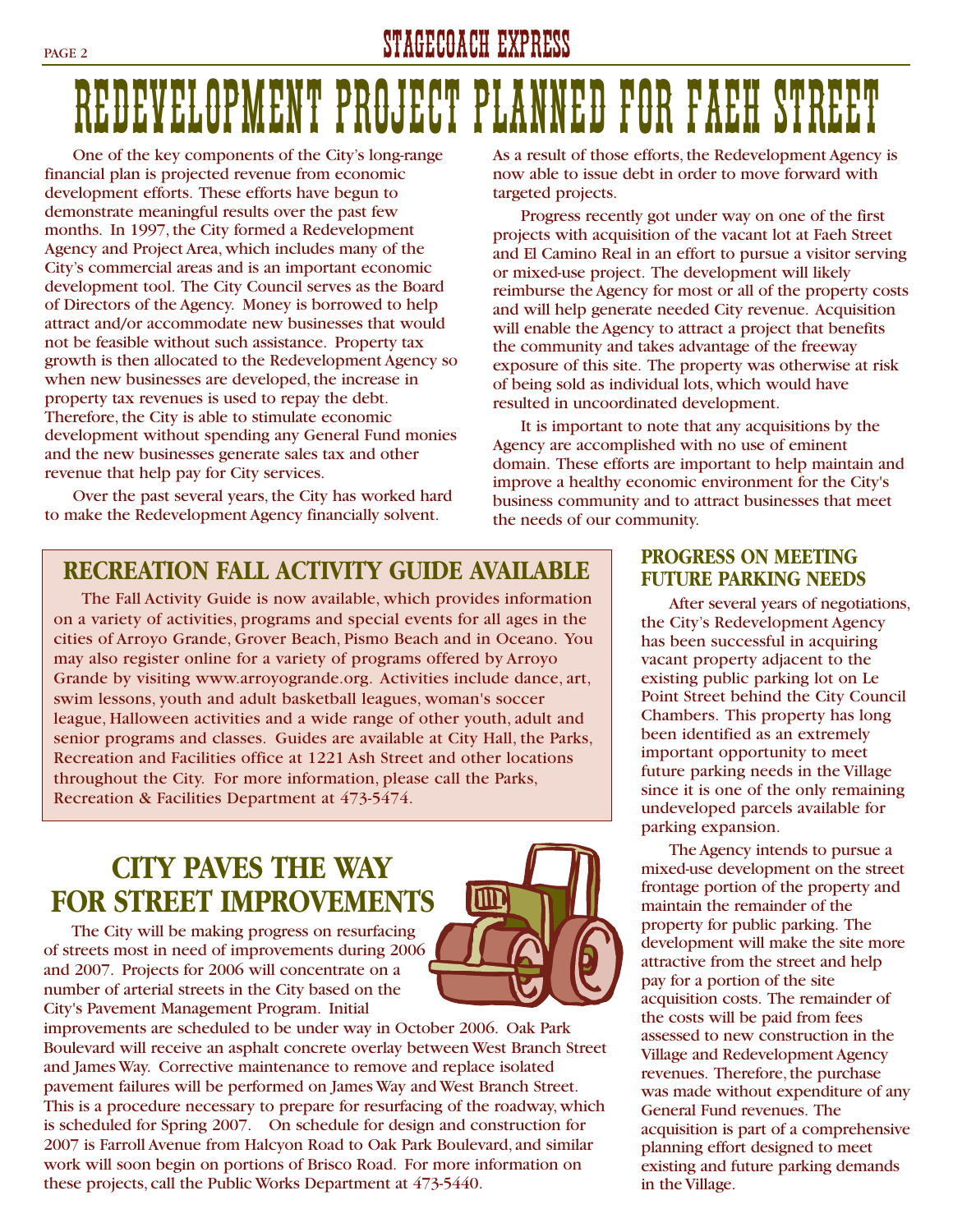# **PLANS UNDER WAY FOR TRAFFIC WAY IMPROVEMENTS**

The City is working in coordination with both businesses and community volunteers to plan improvements for Traffic Way. The plan is designed to improve the appearance, safety and traffic circulation for Traffic Way.

The Tree Guild, which is a group of community volunteers, recently donated and planted eleven new street trees along Traffic Way and Station Way and is now preparing to install twenty-two more this fall. City staff is working with the group to coordinate the trees with an overall streetscape enhancement plan, which will include restriping, the addition of concrete benches and trash receptacles, landscaping, and sidewalk improvements.

Plans are being discussed with individual business and property owners prior to presentation to the Parks and Recreation Commission and City Council for consideration during the upcoming couple months. For questions or more information, contact the Community Development Department at 473-5420.

# STAGECOACH EXPRESS PAGE 3

#### **MEASURES PLACED ON NOVEMBER BALLOT**

As a result of the City's longrange financial plan, the City has placed a measure and four advisory measures on the November 7th ballot for consideration by the voters in order to help fund community needs identified in the plan. If approved, Measure O-06



would enact a one-half cent sales tax to fund community needs. The measure includes a requirement to publish and distribute an annual report to each household on the revenues and expenditures from the sales tax proceeds. In addition, the City Council would be required to conduct a public hearing every five years to determine whether it is necessary for the sales tax to remain in effect, at which time the City Council could reduce or eliminate the tax if other funding becomes available.

The one-half cent sales tax equates to 50 cents for a purchase of \$100 of taxable merchandise. Of the current 7.25% sales tax, the City receives 1%. If approved, the sales

tax would be increased to 7.75% and the City's share would be 1.5%.

Measures K-06, L-06, M-06 and N-06 are advisory measures that will ask voters if a portion of the revenue from the sales tax should be used to fund specific needs identified in the long-range financial plan. They are not legally binding, but provide information to the City to help establish priorities.

Advisory Measure K-06 will ask voters if a portion of the revenue should be used to fund transportation improvements, including upgrade of the Brisco/Halcyon Road - Highway 101 interchange. Advisory Measure L-06 will ask voters if a portion of the revenue should be used to fund improvements to the City's infrastructure, which includes annual maintenance of the road system, street improvement projects, upgrade of the drainage system, and projects to protect the creek system. Advisory Measure M-06 will ask voters if a portion of the revenue should be used for public safety equipment, staffing and facilities. Finally,Advisory Measure N-06 will ask voters if a portion of the revenue should be used to fund improvements to City facilities necessary to comply with Federal Americans with Disabilities Act (ADA) regulations.

# POLICE CITIZEN VOLUNTEER RECOGNIZED

Congratulations to Citizen's Assisting Police (CAP) Volunteer Alice Brown! Alice received a Mayor's Commendation at a recent City Council meeting in recognition of her volunteer service, enthusiasm, dedication and work ethic to the Arroyo Grande Police Department and community. During the past year, she volunteered over 600 hours to the Police Department.

Alice joined the Arroyo Grande Police Department's Citizens Assisting Police (CAP) program on November 15, 2004. Her volunteer work with the AGPD has included administrative duties at the Community Resources Center, coordinating the "Meet and Greet" program wherein all new businesses are visited and introduced to the Police Department, assisting with the coordination of the Teen, Business and Citizen Academies, and helping staff a number of community events.

From June 2005 to June 2006, CAP members donated a total of over 2,300 hours. This program is a key component of the Police Department's ability to provide a high level of public safety services with available resources. For questions about the program or how to volunteer, please contact Michele Stearns at the Police Department at 473-5114.